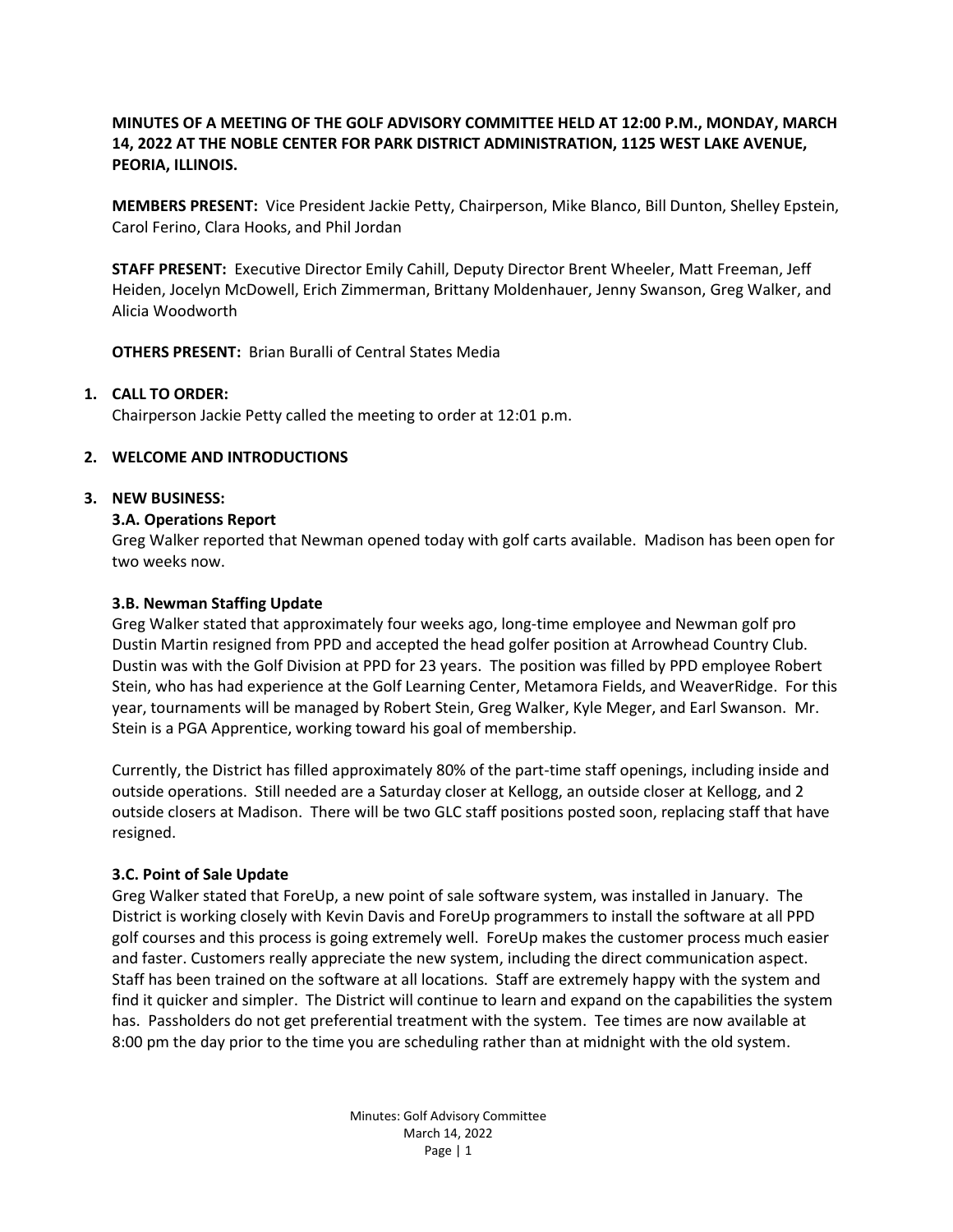Jocelyn McDowell shared with Greg Walker a listing of sponsors in close proximity to each course to put ads on scorecards for 2023 to promote each business. ForeUp also tracks the number of no shows, whether in a group or individual. This can be tracked to the specific customer who no-showed and how many times. Greg stated he feels the committee may want to develop a strategy or policy that deals with the no shows i.e. possibly a financial deterrent. Leagues will be closely monitored in this area. Twelve players constitute a league. Vice President Jackie Petty stated that she too believes there should be a penalty for not showing up, however, she thinks the golfers need to be first educated of the expectations and consequences. Greg Walker stated that before anything is done, he will bring it to Emily Cahill and Brent Wheeler to determine if the change should go to the Board for consideration.

## **3.D. Membership Update**

A total of 471 memberships have been sold so far representing \$248,000. This is approximately \$5,000 greater than this time last year. This total includes 168 Partner to Play program memberships, representing 84 total new memberships so far. The majority of memberships sold have been since March 1. Next month we will have a full membership report that represents the numbers from the start of the season.

## **3.E. Golf Concessions**

Greg Walker stated last year the same golf concessions were budgeted for this year. The concessions consist of prepackaged goods sold out of the golf shops. This is due to the fact that labor costs rose \$75,000 per year, even before the increase in minimum wage. Concession operations historically lost money because the labor cost was so high. Food costs are now dramatically increased as well. The District will continue to provide the same concessions as last year. The concessions cannot be contracted out because each location does not have a compliant kitchen. The upgrade in kitchens would cost upwards of \$750,000. Prepackaged goods have a rather large sales margin associated with them. Emily Cahill stated that a consultant has recommended concessions start with the Peoria Zoo, then Owens Center, then golf. The District will monitor how well concessions prove to be at the Peoria Zoo and Owens Center first.

### **3.F. Maintenance Report**

Matt Freeman stated that the following projects are on this year's capital improvement list: Kellogg Replace the walking bridge on #2 Replace lake drain tube on #6 Replace the culvert on #1 Replace the service building roof

### Madison

New pavement behind the pro shop, same at Newman Replace irrigation system control of the satellite boxes Replacement of irrigation systems will be a phased-in approach so as to spread out the cost over a period of time.

Jeff Heiden stated the District has completed the removal of the diseased ash trees. Maintenance and forestry crews worked collectively to complete the task. Fifteen new trees will be planted this year, mostly at Kellogg as Kellogg lost the most ash trees. Tees were opened up and brush removed. At Newman, the 14 tee is opened and looks very nice. Opening date for Kellogg is next Monday, March 21.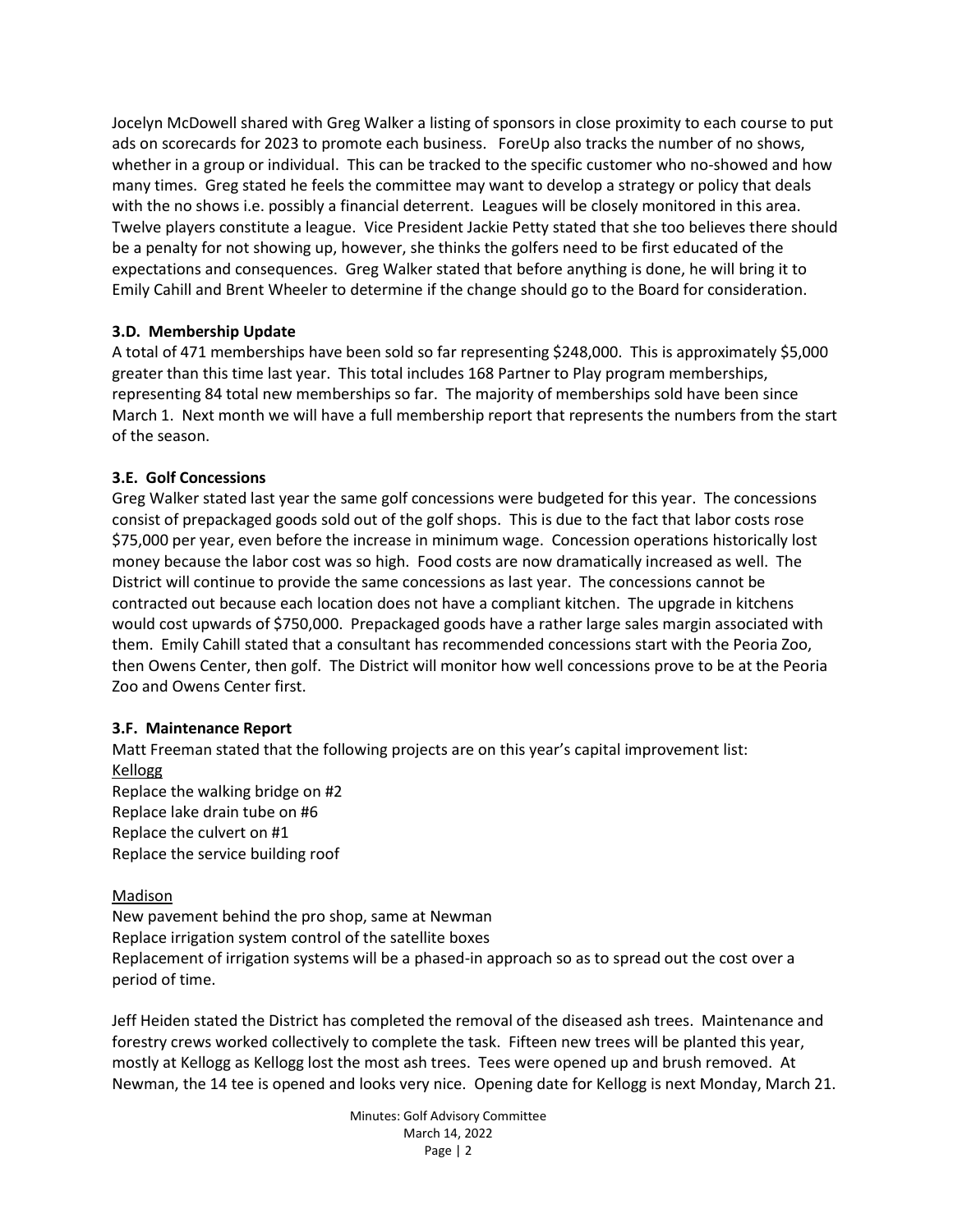It was open until December 31 last year. The greens at Kellogg have a different kind of grass than greens at the other PPD courses and fills in better and grows faster and more aggressively. It's a better grass except that it stops growing and being green as soon as it gets slightly cold. Playing when colder, it left ball holes in the grass at Kellogg. The District is waiting a little bit longer to open it in order to allow the holes to fill. At the current time, the number of golfers does not require all courses to be open. Matt Freeman stated that all mowers and maintenance equipment have been seasonally updated and serviced. There are still approximately 15 rental carts needing repairs. These will be finished soon and taken back to their respective courses for use.

## **3.G. Marketing Report**

Brian Buralli of Central States Media stated that every January he, Emily Cahill, Greg Walker, and Brent Wheeler review the past year on what campaigns worked and what didn't. This helps to inform them in establishing campaigns for this year. They also review goals from the previous year and determine if they were met and set goals for this year. Mailing and marketing began in February. A direct mailer was sent to 11,000 mailboxes. *Please see Attachment A*. The golf newsletter is emailed to over 37,000 households. Television ads are sponsored by News25 and WMBD news. The email campaign will occur again this summer then in winter. The fall league promotion and information are still being developed. Vice President Jackie Petty stated that people in leagues that don't have a membership need to see the benefits of having a membership. Greg Walker stated that the problem is the District doesn't know the names of everyone that play in the leagues. It will take some time to get that info and cross reference them in the system. Emily Cahill stated that a targeted email can be sent to league captains and ask them to distribute it. Greg will start gathering league captain contact info to get this process started and will ask leagues to submit the names of each player.

**4. PENDING BUSINESS:** 

None

**5. OTHER BUSINESS:**

None

**6. NEXT MEETING:** Monday, April 11, 2022 at 12:00 PM

# **7. ADJOURNMENT:**

At 1:10 p.m., Clara Hooks moved to adjourn. Motion seconded by Phil Jordan and carried on a unanimous voice vote.

\_\_\_\_\_\_\_\_\_\_\_\_\_\_\_\_\_\_\_\_\_\_\_\_\_\_\_\_\_\_\_\_\_\_\_\_\_\_ Respectfully Submitted by Alicia Woodworth Executive Assistant and Secretary to the Board

> Minutes: Golf Advisory Committee March 14, 2022 Page | 3